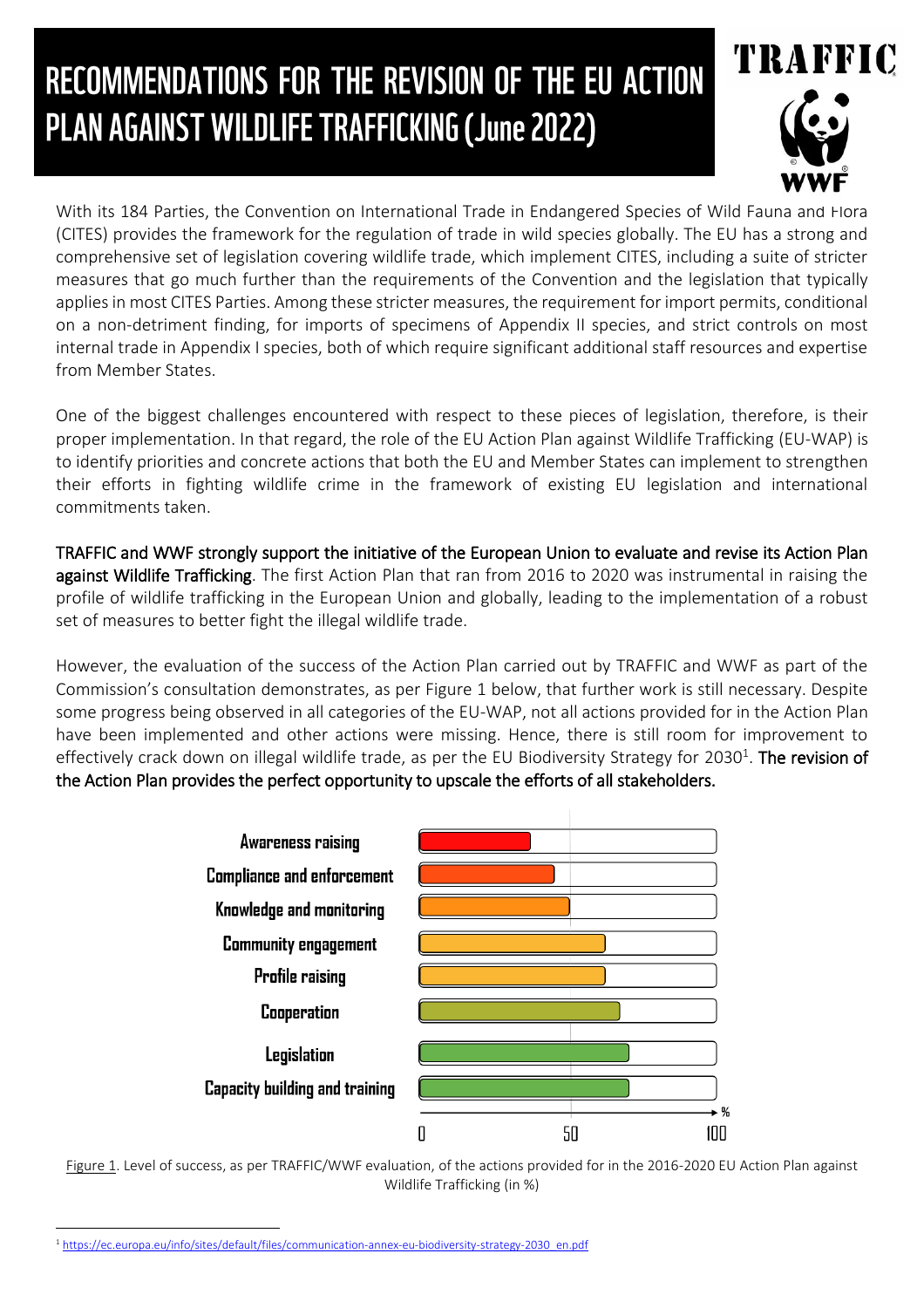## **Main recommendations**

TRAFFIC and WWF call on the European Commission to incorporate the following recommendations in the future Action Plan:

- 1. Allocate sufficient human and financial resources to implement the Action Plan
- 2. Step-up the implementation by EU Member States
- 3. Develop a clear monitoring and evaluation mechanism
- 4. Undertake financial investigations and asset recovery procedures systematically
- 5. Address the issue of nationally protected species illegally traded in the EU
- 6. Increase synergies with relevant EU legislation
- 7. Integrate human rights and gender in the scope of the Action Plan
- 8. Recognize the role of Civil Society Organisations
- 9. Identify and focus on priority species
- 10. Identify synergies with the Post-2020 Global Biodiversity Framework
- 11. Adopt a comprehensive approach from source to consumer
- 12. Invest in capacity building and training of enforcement and judicial authorities
- 13. Engage with the private sector
- 14. Invest in research to increase knowledge about wildlife trade
- 15. Ensure the systemic inclusion of illegal wildlife trade and sustainable consumption in EU trade policy

## **Towards a stronger EU Action Plan against Wildlife Trafficking**

The new EU Action Plan against Wildlife Trafficking will need to be provided with the necessary resources to achieve its ambitions, in line with the commitments made in the EU Biodiversity Strategy for 2030<sup>2</sup> and priorities identified in the 2022-2025 cycle of the European Multidisciplinary Platform Against Criminal Threat (EMPACT)<sup>3</sup>. In that regard, TRAFFIC and WWF call on the European Commission to implement a number of additional measures as well as strengthen existing measures in the future Action Plan.

### **Additional measures to implement**

#### 1. Allocate sufficient human and financial resources to implement the Action Plan

The success of the future Action Plan will depend on the financial and human resources allocated to its implementation. The EU and Member States need to dedicate specific budgets and staff, at the European and national levels. This will ensure that the actions identified in the EU-WAP have the financial and human capacity to be effectively implemented. In particular, a specific person should be hired to ensure coordination across the different services of the European Commission, and to follow-up the implementation of the EU-WAP. This also includes identifying resources to support the effective implementation of existing and soonto-be adopted EU legislation, such as the revised Environmental Crime Directive and the Deforestation Regulation.

 $\overline{a}$ <sup>2</sup> [https://ec.europa.eu/info/sites/default/files/communication-annex-eu-biodiversity-strategy-2030\\_en.pdf](https://ec.europa.eu/info/sites/default/files/communication-annex-eu-biodiversity-strategy-2030_en.pdf)

<sup>3</sup> <https://www.europol.europa.eu/crime-areas-and-statistics/empact>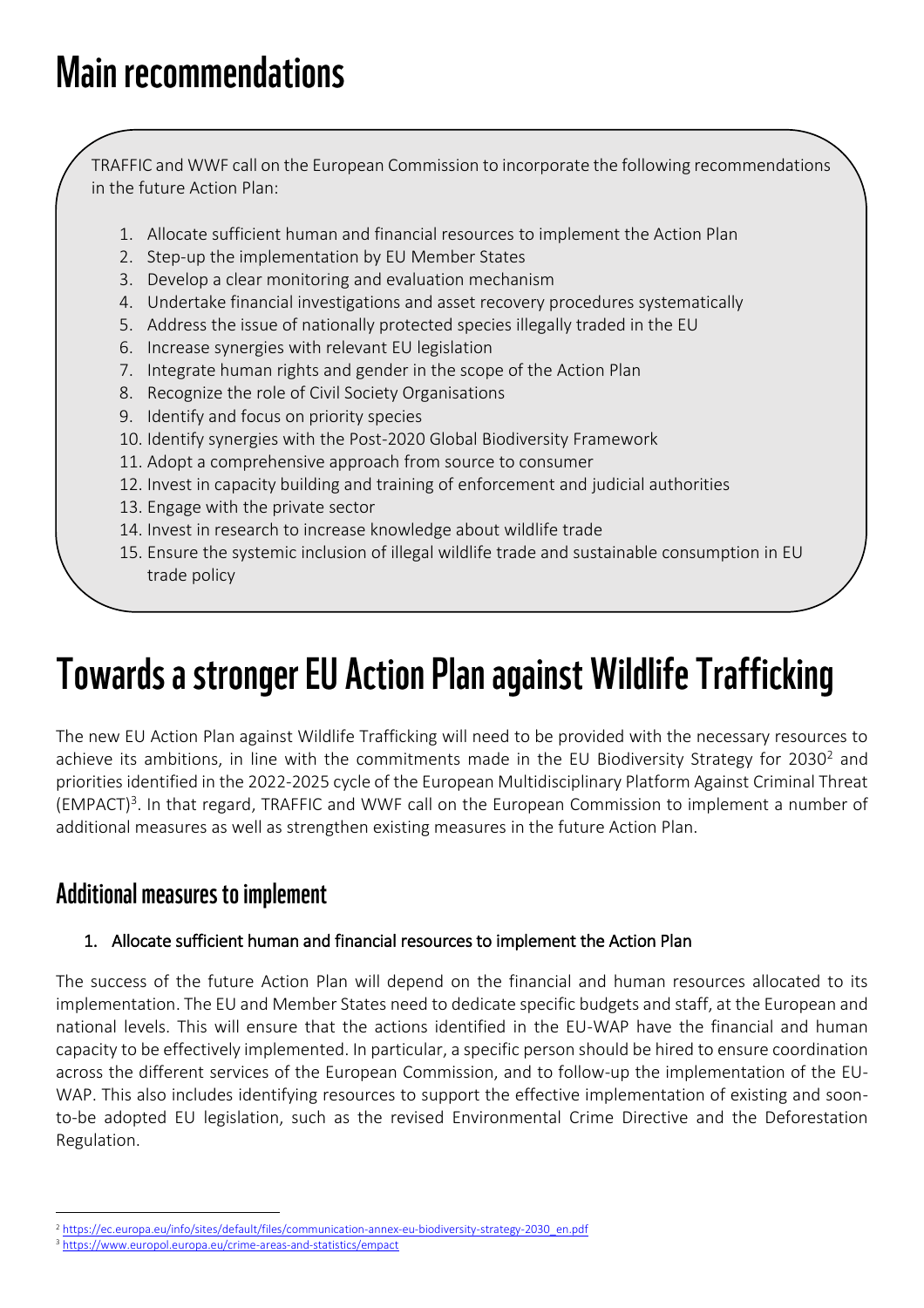#### 2. Step-up the implementation by Member States

Member States should commit to transposing the EU-WAP at national level by developing a national Action Plan and/or embedding illegal wildlife trade into relevant national strategies (e.g. as part of the implementation of the Environmental Crime Directive which will require Member States to develop national strategies to fight against environmental crimes, including wildlife trafficking). The implementation of the former Action Plan by Member States was very uneven as only a few of them integrated it into their national strategies. Member States need to show further commitment to avoid being used as safe havens by wildlife traffickers. Clear law enforcement targets should be set at the national level to measure law enforcement efforts in tackling wildlife trafficking, such as the quantity and quality of controls, investigations and prosecutions, law enforcement operations, etc.

This national transposition would allow adaptation of the Action Plan to national priorities and context. This would demonstrate that wildlife trafficking is a priority for Member States, ensuring that the proper amount of resources, financial and human, is allocated to the implementation of the EU-WAP.

#### 3. Develop a clear monitoring and evaluation mechanism

The former Action Plan did not have a monitoring and evaluation mechanism to follow-up on the progress made at the EU and national levels. This has complicated the objective assessment of its efficiency. The future EU-WAP should be supported by a more robust, comprehensive, transparent and independent monitoring and evaluation mechanism to measure progress and ensure accountability towards its implementation.

Stakeholders identified as primary implementers of the Action Plan should report on an annual basis on progress. Key performance indicators with baseline and target values should be developed for each action. It should also incorporate horizon scanning and the possibility to update and amend the Plan as needed to make it more adaptable to the reality on the ground and to newly-arising issues. All these tools will allow keeping track of what has been done, identify new and unexpected issues, and resources needed in order to update and better tailor activities.

#### 4. Undertake financial investigations and asset recovery procedures systematically

The EU-WAP should promote a more systematic use of financial investigations and asset recovery procedures in the field of wildlife crime, including illegal timber and fisheries trade. Combatting criminal finance and money laundering, as well as systematically enabling asset recovery are essential means to disrupt and dismantle organised crime groups. However, such means are at present largely under-utilised in the fields of wildlife, timber and fisheries trafficking. The result is that mostly low-level criminals, such as poachers, are caught and prosecuted, leaving the senior members of criminal groups and actual beneficiaries of these crimes, free to continue their illicit activities. In particular, "follow the money" approaches, including through enhanced international cooperation, should be systematically used as they allow authorities to identify and dismantle wider organised crime networks, and negatively affect them where it is most disruptive.

#### 5. Address the issue of nationally protected species illegally traded in the EU

TRAFFIC and WWF recognize the positive role of the EU in ensuring the listing of new species into CITES Appendices. Yet, it is essential to address the illegal trade in non-CITES listed species protected in their countries of origin in a more systemic way. Indeed, the EU is an important consumer market for some of these species, particularly reptiles and amphibians. As they are not covered under CITES and the EU Wildlife Trade Regulations, once they are smuggled out of their country of origin, there are no legal grounds to stop their trade when they reach the EU market, even if they were extracted from the wild and exported illegally.

TRAFFIC and WWF believe that, before resorting to adopting new primary legislation, the European Commission should explore how available existing mechanisms might address this issue. Accordingly, we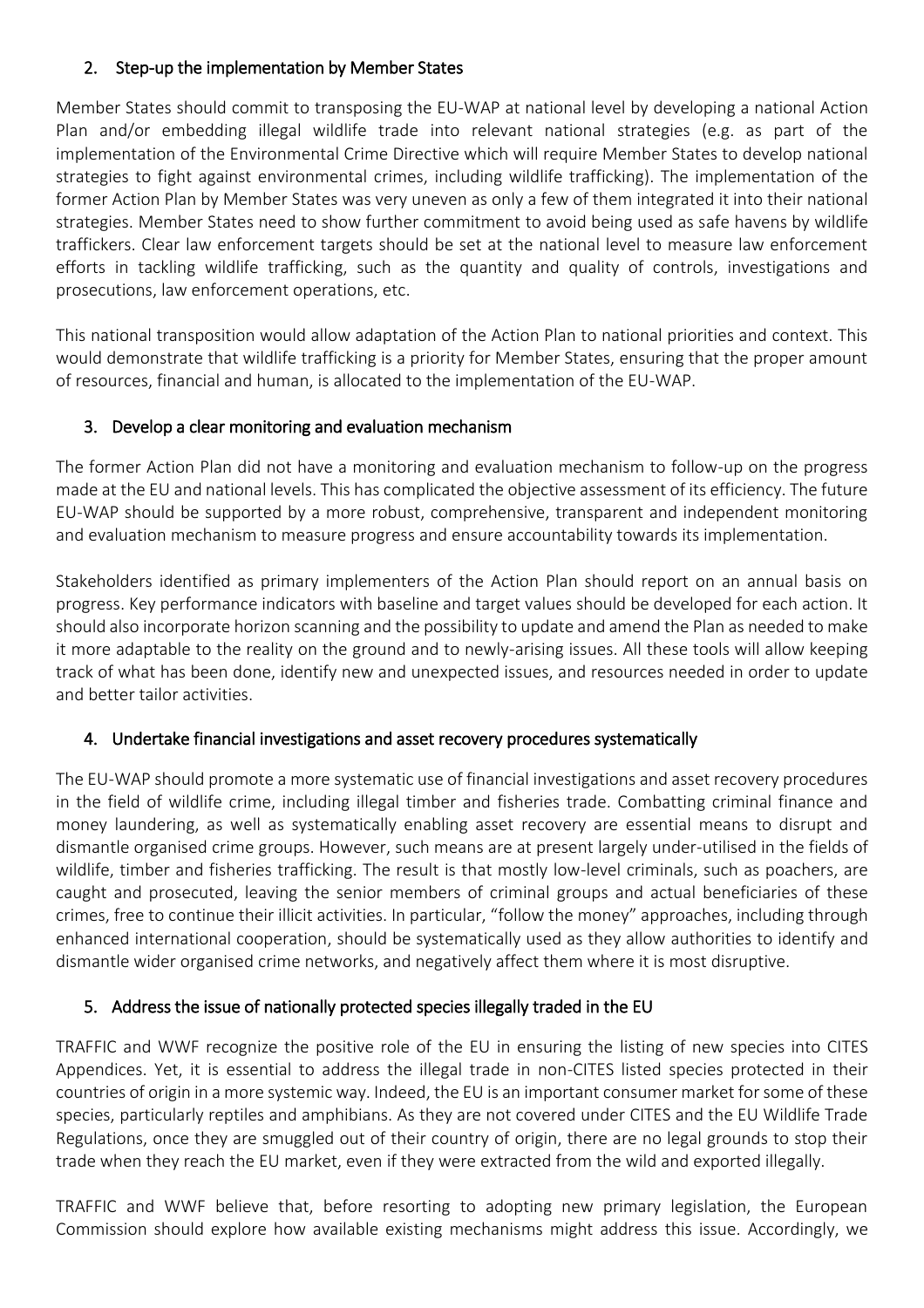submit that the most pragmatic way to address this issue would be to make use of Annex B of Council Regulation (EC) No 338/97. The listing of new species on that Annex could be done in consultation with the range countries concerned. Opting for this solution would ensure the swift and strong protection of these species, in particular endemic ones, for which we acknowledge a timely solution is needed. The list of species to include in Annex B and its regular update could be coordinated by the Scientific Review Group, which has undertaken this work in the past, in consultation with the Expert Group and the Enforcement Group. The EU should also support the further use of CITES Appendix III listings by range states.

#### 6. Increase synergies with relevant EU legislation

The former Action Plan missed the opportunity to identify greater synergies with other EU legislation which could strengthen the ability of relevant authorities to fight against wildlife trafficking.

The future EU-WAP should explore synergies with the revised Directive on the protection of the environment through criminal law and Regulation on deforestation-free products, and explore how specific actions can support their transposition and implementation by Member States. In addition, there are a number of other pieces of legislation currently being negotiated within the EU (e.g. Directive on the freezing and confiscation of instrumentalities and proceeds of crime, Digital Services Act) that need to include environmental crimes, notably wildlife, timber, and fisheries trafficking, within their scope, and that should be referred to in the Action Plan. Such provisions would align with activities aimed at raising awareness, and investing in capacity building and training of enforcement and judicial authorities. Other important legislation worth incorporating into the Action Plan includes the Directive on countering money laundering and the upcoming Directive on corporate sustainability due diligence to make sure companies abide by strict sustainability rules and provide transparency on their activities. TRAFFIC and WWF support the European Parliament Resolution calling for mandatory human rights, environmental, and governance due diligence standards across the value chain for companies operating in the EU.

The Action Plan should also cover species protected under the Birds and Habitats Directives which are exploited illegally, as it is usually the same enforcement agencies that work on these species and those listed in the Wildlife Trade Regulations. Similarly, it is important that the Action Plan is coherent with legislation related to illegal, unreported and unregulated fishing and timber trafficking as an increasing number of species belonging to these categories are listed in the CITES Appendices. Incorporating these legislative pieces would enable the relevant authorities to address the illegal and unsustainable use of natural resources in a more comprehensive and systemic way.

#### 7. Integrate human rights and gender in the scope of the Action Plan

The future Action Plan needs to take into account the human rights and gender dimensions of illegal wildlife trade as both are interlinked with it. Including them would improve the likelihood of conservation success and would contribute to other EU objectives in terms of gender equality and human rights.

Minor actors often disproportionately bear the costs of the enforcement of wildlife trade regulations, which can lead to human rights violations. The focus of enforcement actions should therefore be on key players. The EU should also support the rights and welfare of enforcement officers as well as Environment and Human Rights Defenders who are on the front line of the fight against wildlife trafficking.

The WWF report on gender and illegal wildlife trade<sup>4</sup> shows that gender inequality is an integral part of wildlife trafficking dynamics. Indeed, men and women take part in and are affected differently by illegal wildlife trade. Having this dimension included in the Action Plan would allow for more targeted and efficient actions to fight against wildlife trafficking, including actions aiming at involving Indigenous Peoples and Local Communities, and women in decision making, knowledge sharing, and co-management of programs. The EU should also

 $\overline{a}$ <sup>4</sup> [https://cdn.genderandiwt.org/Gender\\_IWT\\_WWF\\_Report\\_FINAL\\_with\\_lang\\_options\\_bb2c8d37d8.pdf](https://cdn.genderandiwt.org/Gender_IWT_WWF_Report_FINAL_with_lang_options_bb2c8d37d8.pdf)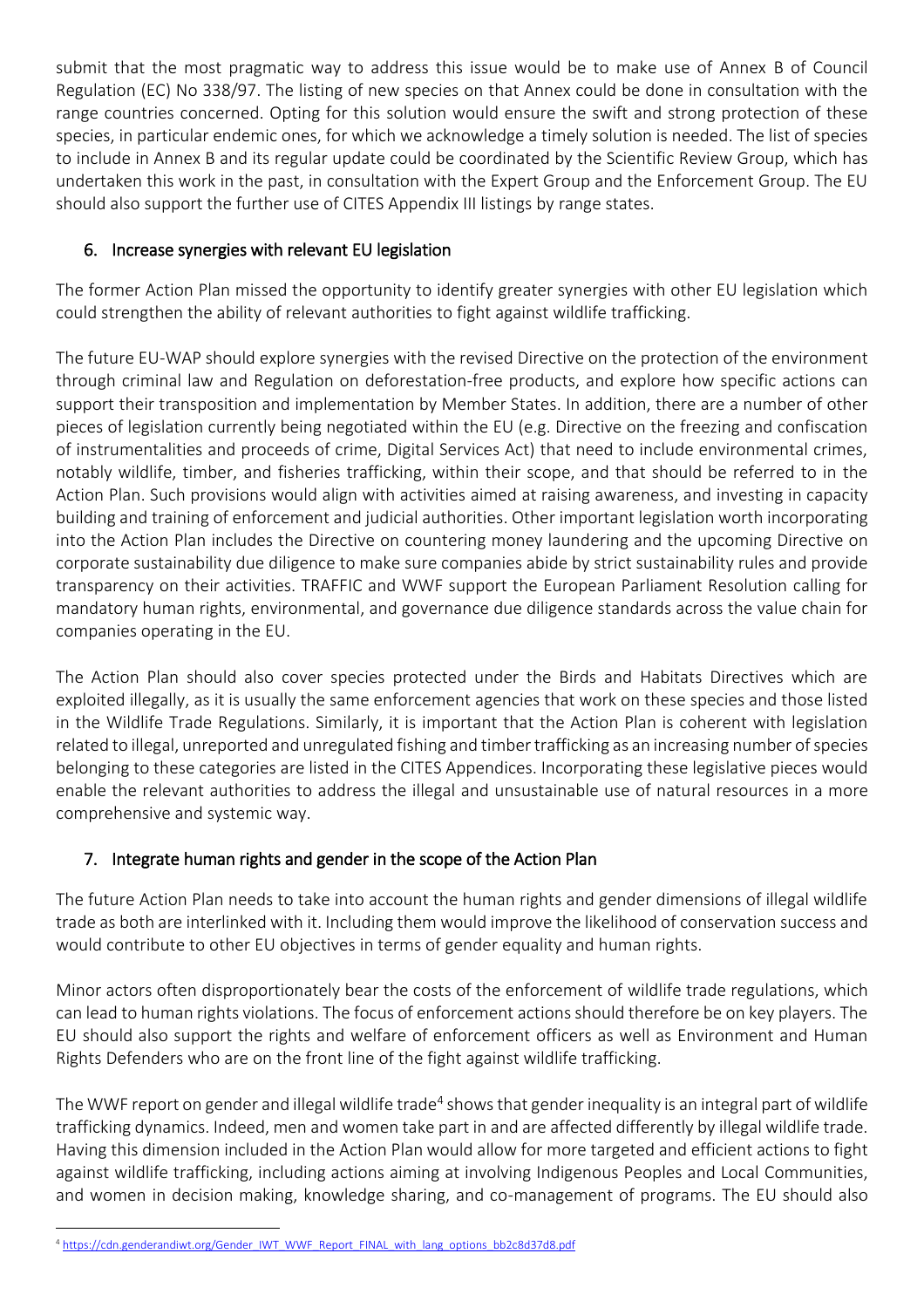support calls for the adoption of a CITES gender action plan that would ensure the proper integration of the gender perspective into the fight against wildlife trafficking globally.

#### 8. Recognize the role of Civil Society Organisations

TRAFFIC and WWF acknowledge that it is not necessarily appropriate for Civil Society Organisations (CSOs) to be involved in all aspects of decision-making processes under the Wildlife Trade Regulations, including with regards to seeking access to confidential, and enforcement-sensitive information.

Nevertheless, CSOs play a crucial part in fighting against wildlife trafficking, developing projects all over the world that fall under the objectives of the Action Plan (working with source and demand countries, supporting law enforcement authorities and the private sector, etc.). Yet, this was not sufficiently acknowledged in the former Action Plan. Hence, this role should be further recognized in the future EU-WAP. An excellent example of that, is the EU-TWIX (Trade in Wildlife Information eXchange) platform<sup>5</sup> which has been, since 2005, a game-changer in centralising data on seizures and offences reported by all 27 EU Member States, Bosnia and Herzegovina, Iceland, Switzerland, Ukraine and the United Kingdom. It has now inspired the development of TWIX platforms in Central Africa, South Africa, East Africa and soon West Africa. The EU should promote a long-term funding model for this project to make sure that it continues to provide support to enforcement authorities in Europe and beyond.

TRAFFIC and WWF hope that the information shared by CSOs as part of their responses to the consultation on the evaluation and revision of the EU Action Plan against Wildlife Trafficking will be used by the European Commission. The revised EU-WAP should recognize and build on their expertise in the planning of strategies and in the development of specific actions to tackle illegal wildlife trade. The European Commission should also ensure that specific, transparent and predictable funding is made available to CSOs to enable their participation in the implementation of the Action Plan.

#### 9. Identify and focus on priority species

The Action Plan should focus its actions where the EU has the most significant conservation footprint or where the EU is a driver of illegal wildlife trade, such as the exotic pet trade. Human resources to fight wildlife trafficking are scarce and therefore prioritisation is needed to ensure the EU is tackling the most pressing issues. The EU Wildlife Trade Enforcement Group can be used to regularly assess such prioritisation of species and ensure that law enforcement agencies concentrate their efforts on disrupting wildlife trafficking in those species. In this regard, WWF and TRAFFIC are not seeking any further restrictions on domestic ivory trade.

#### 10. Identify synergies with the Post-2020 Global Biodiversity Framework

The Post-2020 Global Biodiversity Framework under the Convention on Biological Diversity (CBD) will define targets for the conservation and sustainable use of biodiversity for the next decade and beyond, and so provide a global strategy for jointly safeguarding nature and our future on this planet. The revised Action Plan should, therefore, align itself with the new Framework, in particular by including explicit actions aimed at contributing to the achievement of the targets identified therein, especially those targets that relate to the improvement on the conservation status of threatened species, ensuring that wildlife trade is sustainable, ensuring that people can continue to benefit from living with and using wildlife resources within those sustainable limits (targets 4, 5 and 9 respectively in the current draft).

 $\overline{a}$ <sup>5</sup> <https://www.eu-twix.org/>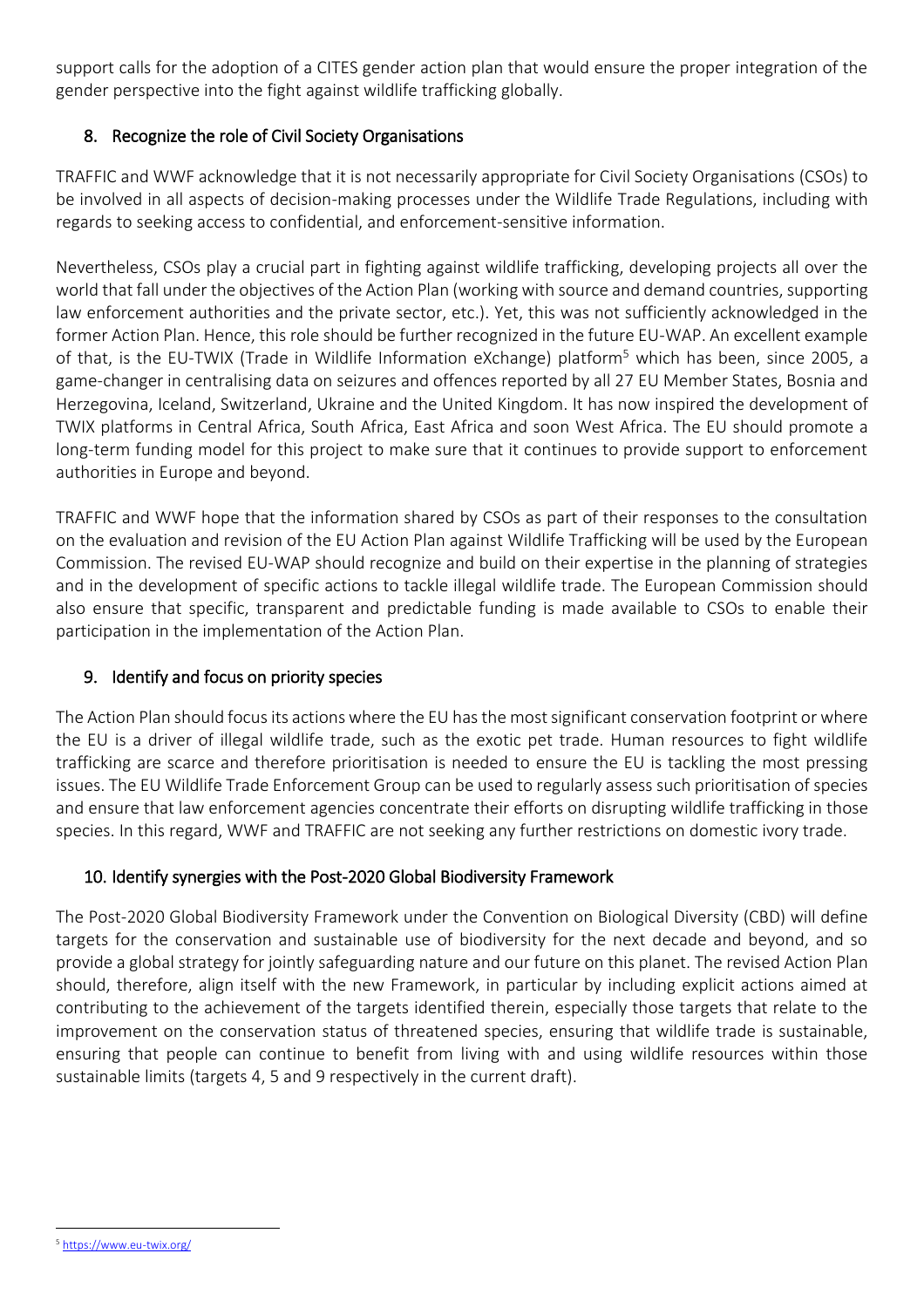### **Existing measures to strengthen**

#### 11. Adopt a comprehensive approach from source to consumer

The 2016-2020 Action Plan already followed a holistic approach from source to consumer. The revised EU-WAP should pursue this comprehensive approach. This includes addressing the root causes of wildlife trafficking, improving enforcement efforts and legislation to tackle this crime both within and outside the EU, strengthening international cooperation, addressing key enablers such as wildlife trafficking on the internet, reducing the demand for illegal wildlife specimens, and championing sustainable use, including sustainable wildlife harvest and trade.

The future Action Plan should promote the use of social and behavioural science to produce lasting and positive change for threatened wildlife species. The EU is a major consumer market for wildlife commodities, for instance for exotic pet species, and it is crucial to better inform the public about the EU Wildlife Trade Regulations, as well as conduct activities aimed at promoting the sustainable consumption of wildlife, notably through behaviour change campaigns.

The EU should also pursue its investments in similarly science-based awareness raising and demand reduction campaigns in other high-demand countries, while continuing to technically and financially support source countries in their efforts to protect their wildlife, address the root causes of illegal wildlife trade, and ensure that wildlife trade is legal and sustainable. This includes promoting the sustainable use and trade of wildlife where these contribute to both local livelihoods and wildlife conservation.

#### 12. Invest in capacity building and training of enforcement and judicial authorities

The future Action Plan should further boost training and promote the specialisation of enforcement and judicial authorities (prosecutors and judges) on wildlife, forest, and fisheries crime, both within and outside the EU. In fact, one of the recognized drivers of ineffective enforcement in the field of environmental crimes, including wildlife crime, is the lack of training and specialisation as per the Environmental Crime Directive's impact assessment report<sup>6</sup>.

Cooperation needs to be strengthened at all levels, between agencies at the national level, between different types of experts (e.g. wildlife, financial crime and cybercrime experts), between EU countries, between EU and source or consumer countries, as well as between law enforcement agencies, the private sector and CSOs. In addition, the European Commission needs to ensure continuous inter-service coordination between its Directorate Generals (e.g. DG-Environment, DG-Home Affairs, DG-Justice and Consumers, DG-Trade, DG-for Health and Food Safety, etc.) to ensure greater policy alignment and synergies.

#### 13. Engage with the private sector

 $\overline{a}$ 

The Action Plan should further engage the private sector, including the transport sector, online platforms, and companies supplying wildlife products, which may (unwittingly or otherwise) become a link in a wildlife trafficking chain. With efficient and well-monitored due diligence, the private sector can be an ally in the fight against illegal wildlife trade and be a champion of legal and sustainable practices. Efforts to raise awareness among businesses should be reinforced too.

While voluntary initiatives can successfully engage motivated companies, the EU-WAP should also focus on establishing appropriate legislative frameworks for companies to adopt due diligence procedures to limit the risk of being used by traffickers, for example in conjunction with the upcoming Directive on corporate sustainability due diligence.

<sup>&</sup>lt;sup>6</sup> [https://ec.europa.eu/info/sites/default/files/1\\_2\\_179763\\_ia\\_dir\\_env\\_new\\_en.pdf](https://ec.europa.eu/info/sites/default/files/1_2_179763_ia_dir_env_new_en.pdf)